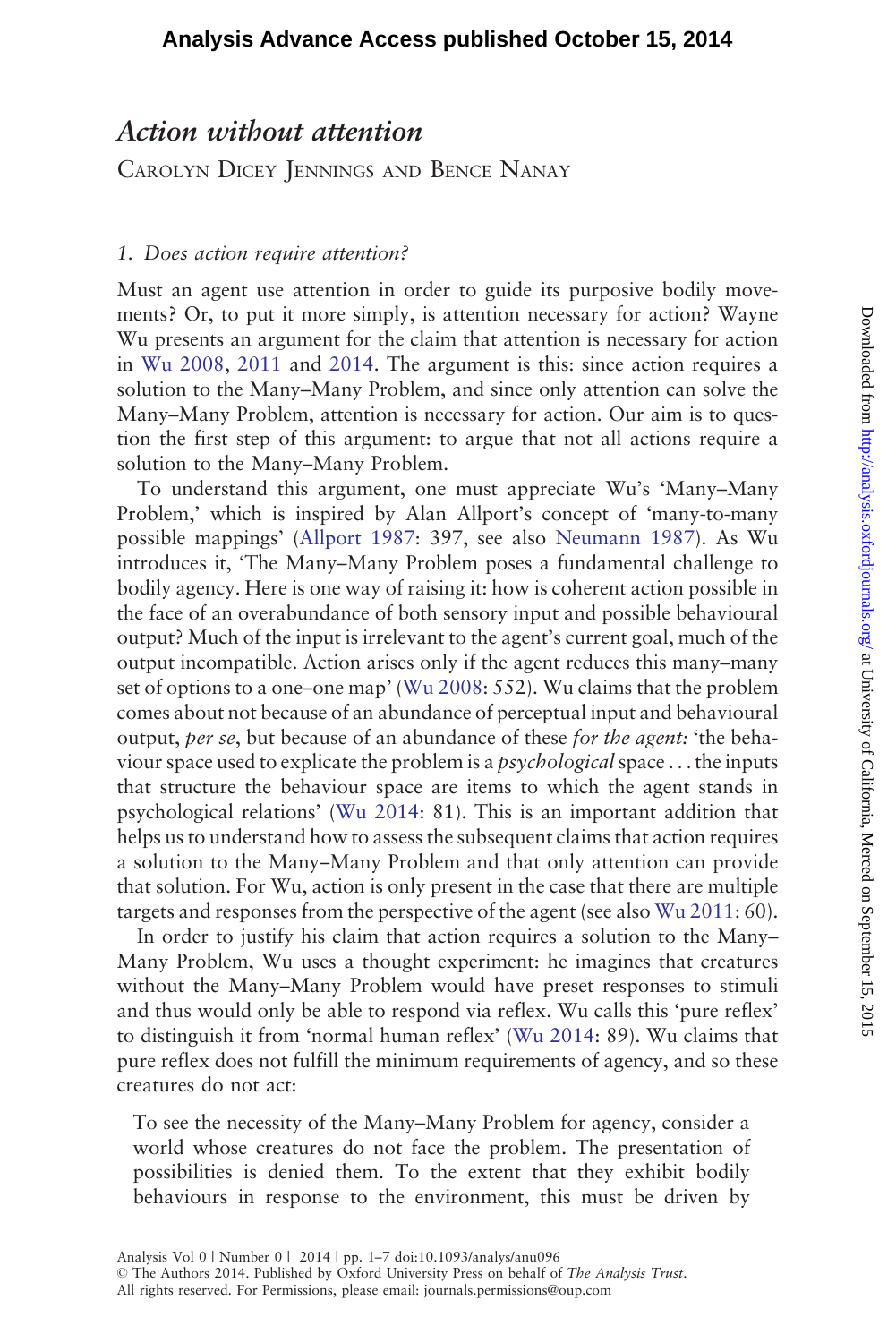preset one–one mappings between stimulus and response ... .If these creatures are in possession of a variety of preset stimulus–response mappings, they may exhibit a certain complexity in behaviour over time. Nevertheless, their behaviour does not count as action for they are driven by what are essentially a set of reflexes, and these, I take it, never exemplify agency. ([Wu 2011](#page-6-0): 54)

For Wu, either the agent is presented with the Many–Many Problem or the agent's behaviour counts as pure reflex. There is no middle way. Wu starts by imagining a world in which the agent is not presented with possibilities and ends with a world in which the agent's behaviour is determined by preset one-to-one mappings. Here is another representative quote:

An absence of a Many–Many Problem entails that any behaviour generated did not occur in a behavioural space requiring selection. This implies that there were no additional behavioural paths beyond the one path taken (this includes the path of not acting). Thus, the behavioural space consists of a simple one–one mapping from target to response. All the creature could do was to act on one target in one way. This, however, is just a reflex. [\(Wu 2014](#page-6-0): 89)

Again, Wu claims that our behaviour is either pure reflex or requires a solution to the Many–Many Problem, which in turn requires attention. The aim of this article is to argue that there is a wide space in between pure reflex and the types of behaviour that require a solution to the Many–Many Problem.

### 2. The strong and the weak interpretation

According to Wu, pure reflexes have a 'preset one–one mapping between stimulus and response' ([Wu 2011:](#page-6-0) 54), whereas actions do not have this one–one mapping. There are at least two readings of this 'one–one' claim, depending on how we understand its modal strength. On the weak modal reading, in the case of pure reflexes, unlike in the case of action, each type of stimulus is associated with one type of response. On the strong modal reading, the stimulus necessitates the response: we couldn't (in some relevant sense of couldn't) respond differently to this stimulus type.

The weak reading of the claim is too weak to separate pure reflex from action. Suppose that each time you go to your favourite café you order the same thing. It may be that you do so out of pure reflex. But you may also do so because you know the menu and have figured out what you like best on it. In both cases there is a one–one mapping between stimulus and response, but in the latter case your ordering looks more like action than reflex. Thus, this weak reading of Wu's claim won't allow it to distinguish pure reflex from action.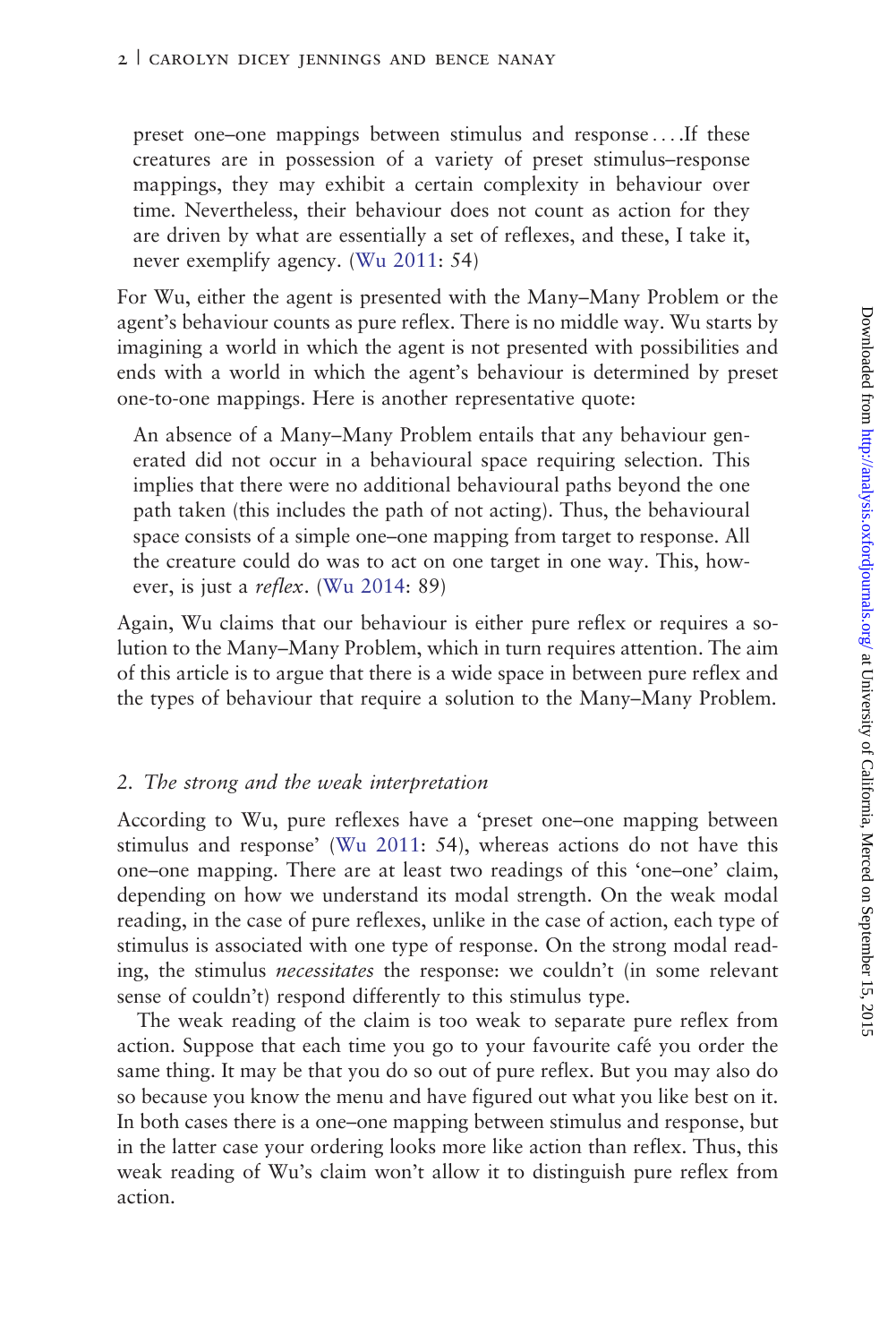The strong reading, however, is too strong to capture paradigmatic cases of reflex. This seems to be admitted by Wu in separating 'pure reflex' from 'normal human reflex' (see citation above). In the case of the knee-jerk reflex, for instance, the tap stimulus can be present without triggering the kick response: the doctor taps your kneecap with her hammer but this does not result in a jerky kicking movement. Thus, the kick response is not necessitated by the presence of the tap stimulus in this paradigmatic case of reflex, making the strong version of the claim an unsuitable description of reflex, even 'pure reflex.<sup>1</sup> The weak reading is able to capture these paradigmatic cases because it only requires that any response is of the same type, and not that there always is a response, as in the strong reading. So neither the strong nor the weak reading of Wu's characterization of pure reflex works.

Here is an alternative way of thinking about reflex – one that is stronger than the weak reading of Wu's account but weaker than the strong reading. Let us take the weak reading of the one–one mapping view as a starting point and add the extra condition that reflex, unlike action, does not require specific mental preparation.

Actions require some kind of mental preparation – it is difficult to find any view in the philosophy of action that would disagree with this. Some even use this requirement to define what action is: 'An action is defined as a movement of the body, resulting from specific mental preparation, aimed at some goal that the agent desires to achieve' ([Haggard and Johnson 2003](#page-6-0): 73). What is debated is what this specific mental preparation is supposed to be. It is often taken to be intention, but it is not clear what kind of intention ([Searle 1983;](#page-6-0) [Bratman 1987](#page-6-0); [Mele 1992](#page-6-0); [Pacherie 2008\)](#page-6-0). To remain neutral, all we assume about actions is that they require specific mental preparation (of some kind), whereas reflexes do not require any kind of mental preparation.

In the case of the café regular, for example, the ordering of a favoured dish counts as action because it requires the cafe´ regular to perceive it as his or her favoured dish. If the café regular ordered the dish 'just because,' it might count as reflex, but the café regular orders the dish because it is his or her favourite, which is a process that includes specific mental preparation. So a behaviour counts as reflex only if each time we have a stimulus of a certain type, we respond with the same response *and* no specific mental preparation is required for this response. This necessary condition is clearly satisfied in classic cases like the blinking reflex and the knee-jerk reflex, since in these

1 Note that the strong reading would also cause problems internal to Wu's account. Recall his quote above: 'An absence of a Many–Many Problem entails that any behaviour generated did not occur in a behavioural space requiring selection.' Thus, a strong reading of pure reflex (e.g. a reading that rules out human behaviour) would require that all human behaviour is subject to the Many–Many Problem. Given Wu's depiction of the Many– Many Problem as occurring in psychological space, this would further entail that all human behaviour requires selection by the agent, a result we are confident Wu would not endorse.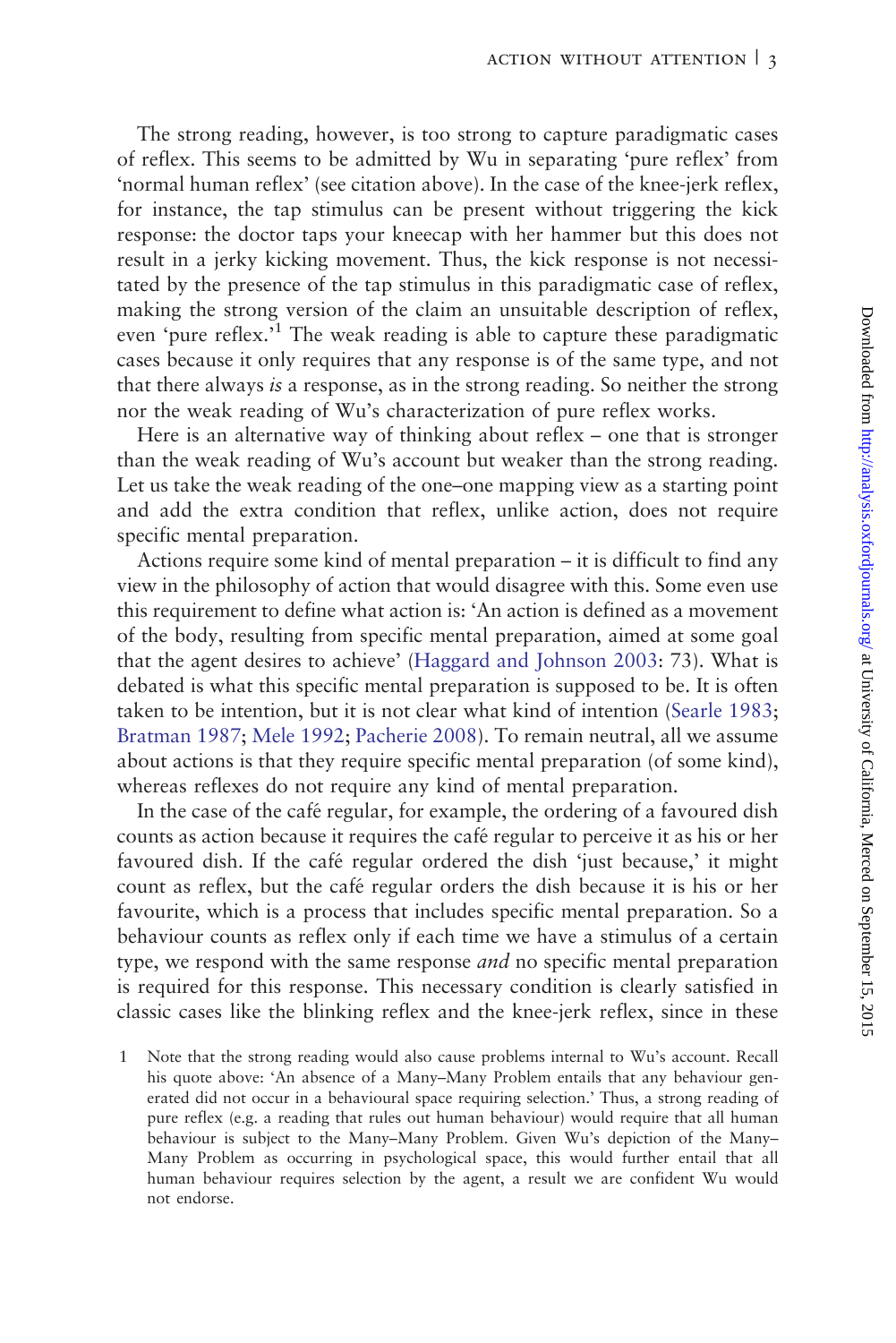cases no specific mental preparation is required to bring about the response. And it is not satisfied in the case of the café regular because specific mental preparation is required there.

### 3. Between reflexes and the Many–Many Problem

Now we are in the position to ask whether the two forms of behaviour sketched out by  $Wu - (pure)^2$  reflex and behaviour that requires a solution to the Many–Many Problem – exhaust the full spectrum of behavioural space. The answer is clearly no.

Take the following two types of behaviour (which one of us called 'semiaction' in [Nanay 2013\)](#page-6-0):

- 1. Stimulus-guided behaviour:
	- (a) I stand behind a strong piece of plexiglass knowing that there is plexiglass in front of me. When someone on the other side of the glass throws a beach ball at me, I reach out in an attempt to catch the ball (this example is from [Nanay 2012\)](#page-6-0).
	- (b) 'I put my face close to the thick glass plate in front of a puff adder in the Zoological Gardens, with the firm determination of not starting back if the snake struck at me; but, as soon as the blow was struck, my resolution went for nothing, and I jumped a yard or two backwards with astonishing rapidity.' [\(Darwin 1899](#page-6-0): 18)
- 2. Anarchic hand behaviour:
	- (a) ''Anarchic hand' is the term by which we propose to identify complex goal-directed movements of a hand, which are performed against the patient's will, and that cannot be voluntarily inhibited' ([Marchetti and Della Sala 1998:](#page-6-0) 191).
	- (b) 'The hand contralateral to the lesion performs simple, goaldirected actions which are not intended by the patient. Such actions might include grabbing a doorknob or scribbling with a pencil. Sometimes the anarchic hand interferes with the actions the patient is trying to perform with his 'good' hand. Clearly the anarchic hand is not under the control of the patient' ([Frith et al.](#page-6-0) [2000](#page-6-0): 358).

These behaviours do not satisfy the necessary condition for reflexes outlined above. In the case of stimulus-guided action, normally seen in the sudden response to a stimulus with high valence, specific mental preparation is required to track incoming perceptual information in real time and to

<sup>2</sup> We drop 'pure' from this point on due to the newly adopted sense of reflex already has the 'purity' condition (one–one mapping) worked into it.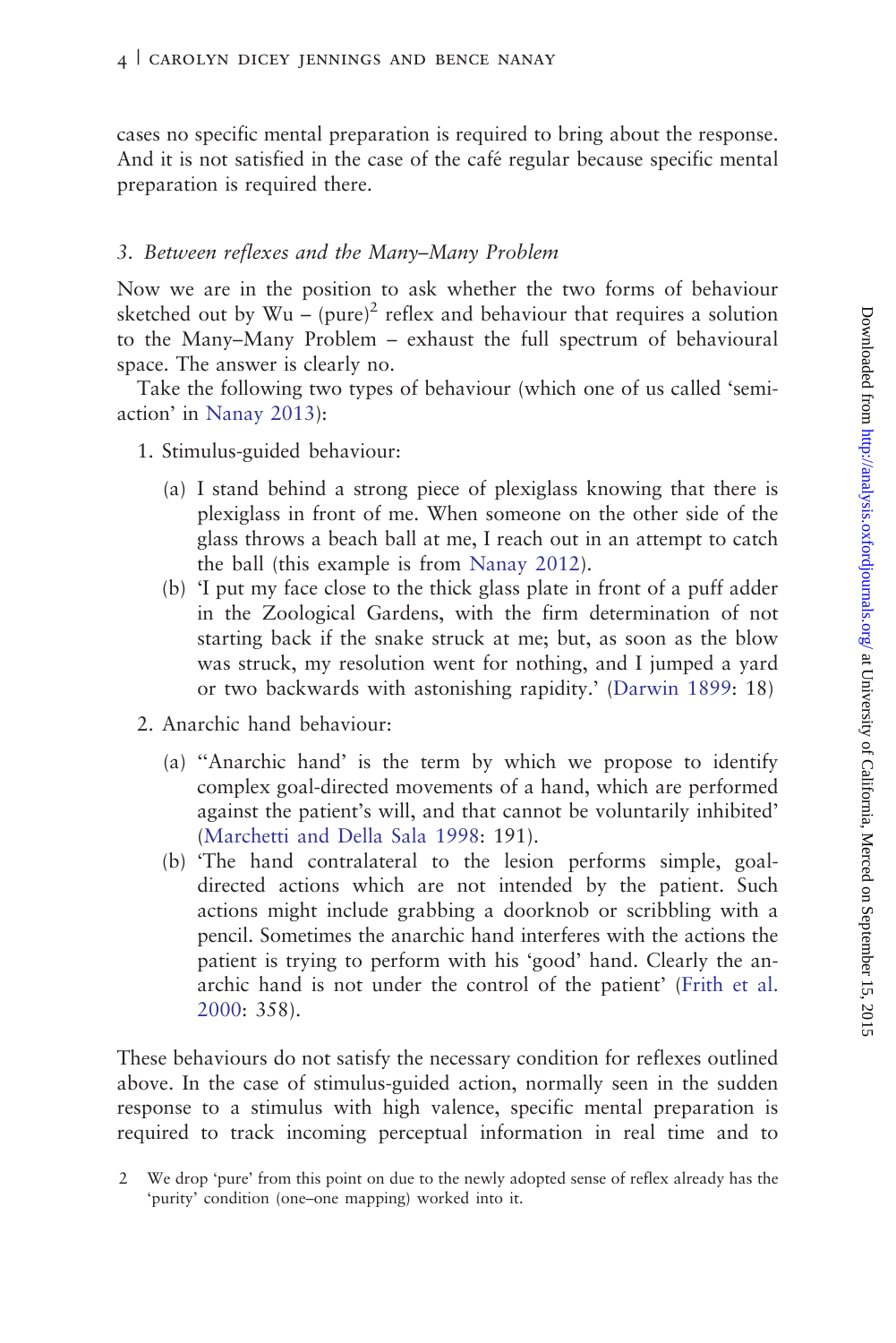match that information to a particular behaviour or set of behaviours. If Darwin's jump occurred via reflex then it would not have had a direction of motion exactly in line with the puff-adder's strike. This directionality reveals a specific mental preparation in his jump that distinguishes it from reflex. Likewise, if the subject behind the plexiglass had raised his or her hands out of reflex, then the hands would not have tracked the beach ball's size and trajectory. This tracking, common to all instances of stimulus-guided action, requires specific mental preparation.

In the case of anarchic hand behaviour, specific mental preparation is required to account for the apparent goal directedness of certain instances of the behaviour. Take the instance of a subject grabbing a doorknob as an instance of anarchic hand behaviour: the grabbing of the doorknob reveals the matching of perceptual information to a particular set of behaviours according to the specific goal of either turning the doorknob or, further, opening the door. But then we do have specific mental preparation in this case, which distinguishes this behaviour from mere reflex.

In other words, these two sets of counterexamples are genuine actions, not reflexes. But they do not invoke a Many–Many Problem because, from the perspective of the agent, there is a ''preset one–one mapping between stimulus and response''. In the case of stimulus-guided behaviour, a one–one mapping between stimulus and response is created without any input from the agent: if we repeated the beach ball or puff adder scenario, the same response would follow the same stimulus – at least for a couple of times until habituation sets in.<sup>3</sup> Darwin jumps away from the strike of the puff adder despite resolving not to and despite knowing that the puff adder is behind glass. In the beach ball example, the would-be catcher raises her arms despite knowingly standing behind plexiglass that prevents the catch. Similarly, for anarchic hand behaviour, the one–one mapping is not monitored by the agent nor in the control of the agent: perceiving the same doorknob would trigger the same behaviour of reaching for the doorknob. This behaviour is described as either occurring 'against the patient's will' or simply outside 'the control of the patient'. All of these examples qualify as actions that do not require a solution to the Many–Many Problem.

The basic structure of our argument has been the following. Some but not all behaviour has a 'preset one–one mapping between stimulus and response.' And some but not all behaviour results from specific mental preparation. These two types of behaviour sometimes overlap, such that behaviour that results from specific mental preparation may or may not have a 'preset

<sup>3</sup> Presumably, with effort and time, Darwin and I could resist reacting to these stimuli. But this just means that the one-one mapping between stimulus and response can be modified. But what counts from the point of view of our argument is that there is such a one-one mapping between stimulus and response before any such modification. We are grateful to an anonymous referee for raising this issue.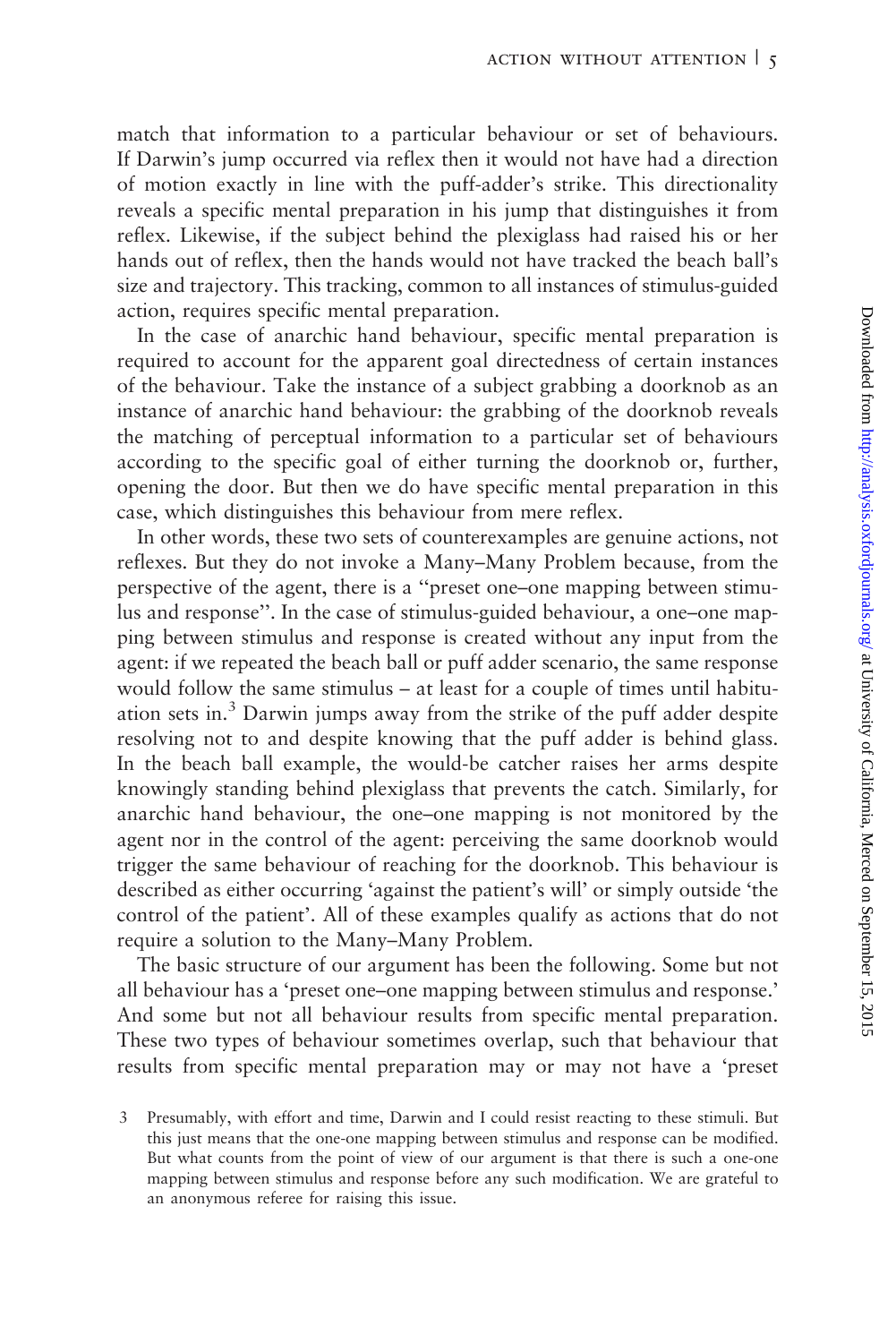one–one mapping between stimulus and response.' If it does, it would still count as action, but would not face the Many–Many Problem. In this case, solving the Many–Many Problem is not necessary for performing genuine actions. But then the argument for the necessity of attention for performing action is blocked.

### 4. Conclusion

We have considered two sets of counterexamples to the claim that all actions face the Many–Many Problem and therefore all actions require attention (to solve this problem). They both turn on the same move – namely, that we can have one–one mapping between stimulus and response in a way that does not exclude the possibility that the response depends (in some fairly strong manner) on our mental preparation.

We can then make a three-fold distinction between different kinds of behaviour:

- (a) Behaviour where there is a one–one correspondence between stimulus and response and that does not result from specific mental preparation.
- (b) Behaviour where there is a one–one correspondence between stimulus and response and that results from specific mental preparation.
- (c) Behaviour where there is no one–one correspondence between stimulus and response.

Reflexes, we argued, fall in category (a). Solving the Many–Many Problem is required for (c). And while Wu seems to think that (a) and (c) exhaust the possibilities, we argued that (b) is an important intermediary case: behaviour in (b) would count as action that does not face the Many–Many Problem.<sup>4</sup>

> University of California, Merced 5200 N. Lake Rd., Merced, CA 95343, U.S.A. cjennings3@ucmerced.edu

University of Antwerp and Peterhouse, Cambridge University Peterhouse, CB2 1RD, UK bence.nanay@uantwerpen.be or bn206@cam.ac.uk

<sup>4</sup> We are grateful for comments by Wayne Wu and an anonymous referee. The contributions of the two co-authors were equal – authors are listed in alphabetical order. This work was supported by the EU FP7 CIG grant PCIG09-GA-2011-293818 and the FWO Odysseus grant G.0020.12N.